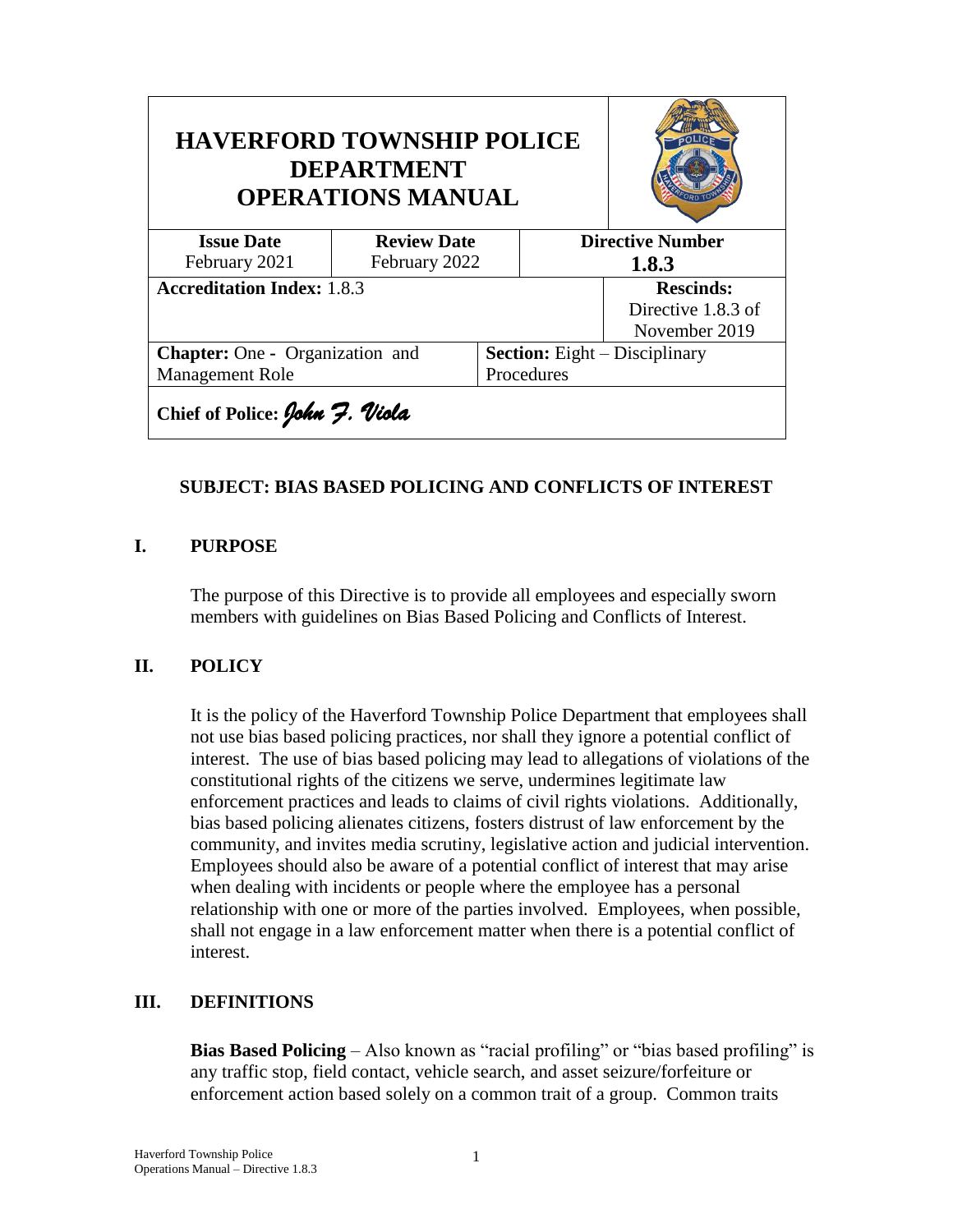include, but are not limited to, race, ethnic background, gender, sexual orientation, religion, economic status, age, cultural group, or any other identifiable groups.

**Conflict of Interest** – Is a situation, incident or arrest where the employee or sworn member has such a "personal involvement" with the people or place that the member's objectivity is compromised and they cannot act impartially. The appearance of compromised objectivity is just as much of a Conflict of Interest as actual compromised objectivity.

## **IV. PROCEDURES**

- A. Bias Based Policing
	- 1. The Police Department does not condone the use of bias based policing in its enforcement actions. All members shall focus attention on the conduct of a person or other specific information. The selection of an individual based solely on a common trait of a group is strictly prohibited. **(PLEAC 1.8.3a)**
	- 2. Officers may not use race, ethnic background, gender, sexual orientation, religion, economic status, age, cultural group as the sole criteria for determining when or how to take enforcement action or provide police services.
		- a) Officers must be able to articulate specific facts and inferences drawn from those facts that establish reasonable suspicion or probable cause to take any enforcement action.
- B. Bias Based Policing Training
	- 1. All sworn members will receive initial and periodic in-house training, at least once every three years, in bias based policing. The training will address bias based policing issues, including legal aspects and consequences. **(PLEAC 1.8.3b)**
	- 2. This policy shall be reviewed with each sworn member to ensure compliance with all policy statements and procedures outlined in this Directive.
		- a) Supervisors will document this training by submitting a training report to their Division Commander listing the dates of training and the name of the officers trained on this Directive.
		- b) In the event that this Directive is revised involving procedural changes supervisors shall review this Directive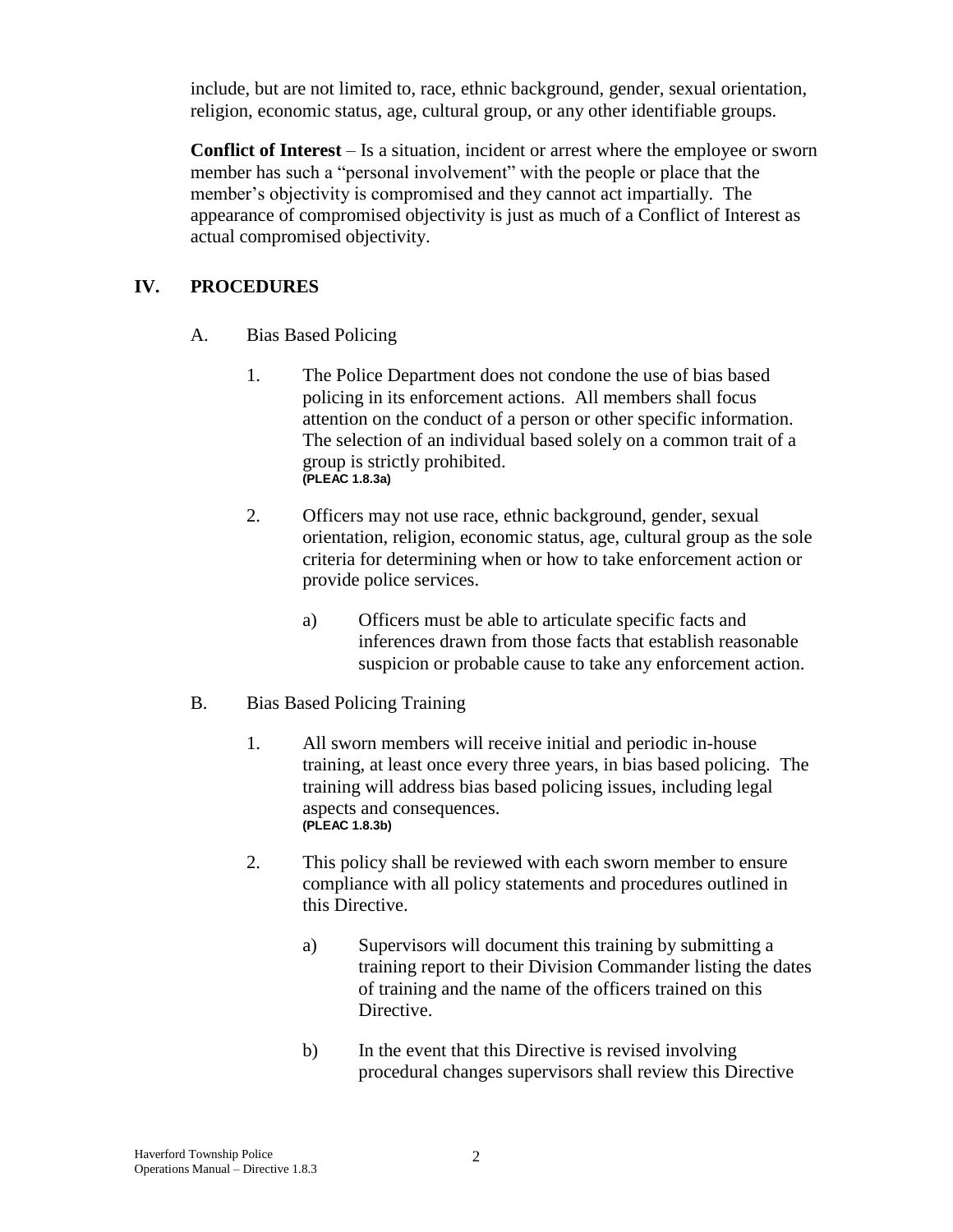with their officers and document this training in the same fashion as outlined above.

- c) This training shall be conducted as soon as reasonably possible after the Directive has been issued.
- d) Division Commanders will ensure that a copy of the training documentation is forwarded to the Special Operations Unit to be incorporated into the training file.
- C. Corrective Measures
	- 1. All written allegations of bias based policing will be investigated through the Department's internal investigation system. Any substantial finding of bias based policing will result in corrective action. The corrective action may include disciplinary action and/or training. **(PLEAC 1.8.3c)**
		- a) The Department takes seriously allegations of bias-based policing. All such complaints shall be handled in accordance with the procedures outlined in Directive 2.3.1 Investigation of Employee Misconduct.
- D. Administrative Review
	- 1. The Chief of Police, or his/her designee, shall conduct an annual administrative review of Departmental practices to include citizen concerns and analysis of any bias based policing complaints. **(PLEAC 1.8.3d)**
		- a) The review shall identify what data was reviewed and shall present a conclusion based on the data.
		- b) This review shall be conducted to ensure the following:
			- (1) That any citizen concerns or complaints received have been appropriately handled.
			- (2) That necessary policy changes have been completed and training on these changes received.
- E. Records Management
	- 1. Officers shall place the race, gender and age of all parties involved in the incident on the incident report.
	- 2. Officers issuing traffic citations shall indicate the race, gender and age of the violator being cited in the remarks area of the citation form. Officers issuing written or verbal warnings shall place this information in the appropriate boxes on the incident report form.